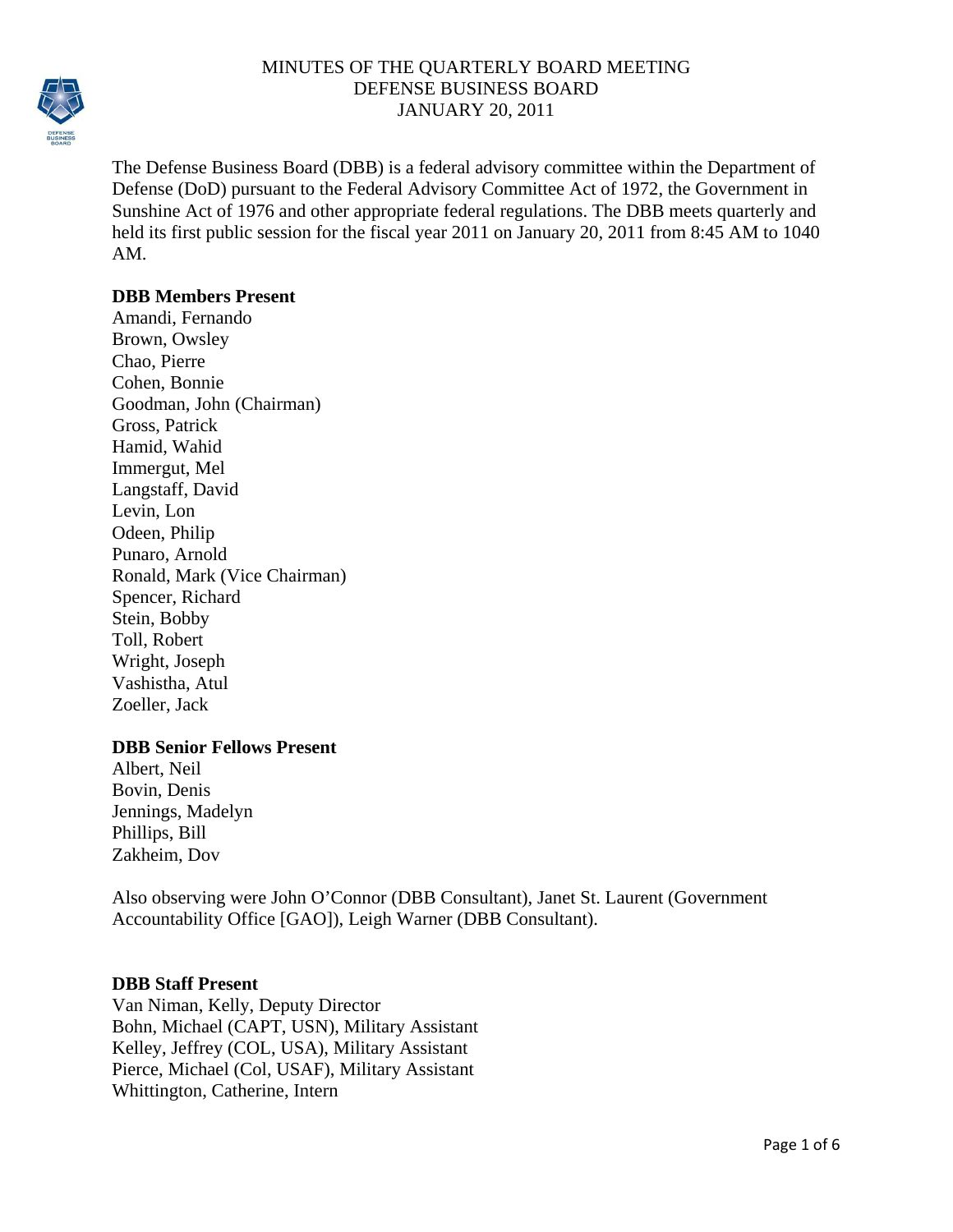

## **Public Session Attendees:**

Bennett, John, The Hill Bonaventura, Matthew, Logistics Initiatives Group, HQDA, G-4 Bryson, Bert (Lt Col, USAF), Installations & Sourcing Division, Deputy Assistant Secretary (Contracting), Assistant Secretary of the AF (Acquisition) Etherton, Jon, Etherton and Associates Fletcher, Scott (COL, USA), Logistics Initiatives Group, HQDA, G-4 Foy, David, Defense Efficiencies Task Force Freeman, Betsy, Defense Efficiencies Task Force Gabrielson, Don, Defense Efficiencies Task Force Hazlett, Stuart, Office of the Under Secretary of Defense for Acquisition, Technology and Logistics (USD, AT&L) Hessel, Thomas, Office of the Under Secretary of Defense for Personnel and Readiness Hulun, Rick (Capt, USAF), Installations & Sourcing Division, Deputy Assistant Secretary (Contracting), Assistant Secretary of the AF (Acquisition) Leuthy, Cameron, Booz Allen Hamilton Marrone, Christian, Defense Efficiencies Task Force Mishory, Jordana, Inside the Pentagon Mitchem, Mark, Defense Efficiencies Task Force Pantoja, Emily, Boeing Rhode, Patrick, Installations & Sourcing Division, Deputy Assistant Secretary (Contracting), Assistant Secretary of the AF (Acquisition) Tenaglia, John, Office of the Under Secretary of Defense for Acquisition, Technology and Logistics

## **PUBLIC SESSION**

Copies of all reports will be available at the DBB website (http://dbb.defense.gov).

At 8:45 AM Mrs. Kelly Van Niman, the Designated Federal Officer, officially opened the public session by providing opening remarks and introducing the public guests to this session. Mr. Goodman provided a brief greeting.

## *0847 – Deliberation of Task Group Recommendations*

## *Strategic Sourcing, Bill Phillips and Leigh Warner*

Commercial-sector best practices in strategic sourcing can have applicability to DoD. In the commercial world, strategic sourcing is viewed not just as a cost reduction issue, but an opportunity for business improvement and to create a competitive advantage. Best-in-class companies typically realize 15-25% savings and to achieve these savings, successful companies have centralized control of strategic sourcing initiatives to promote a common approach, metrics, goals, and accountability.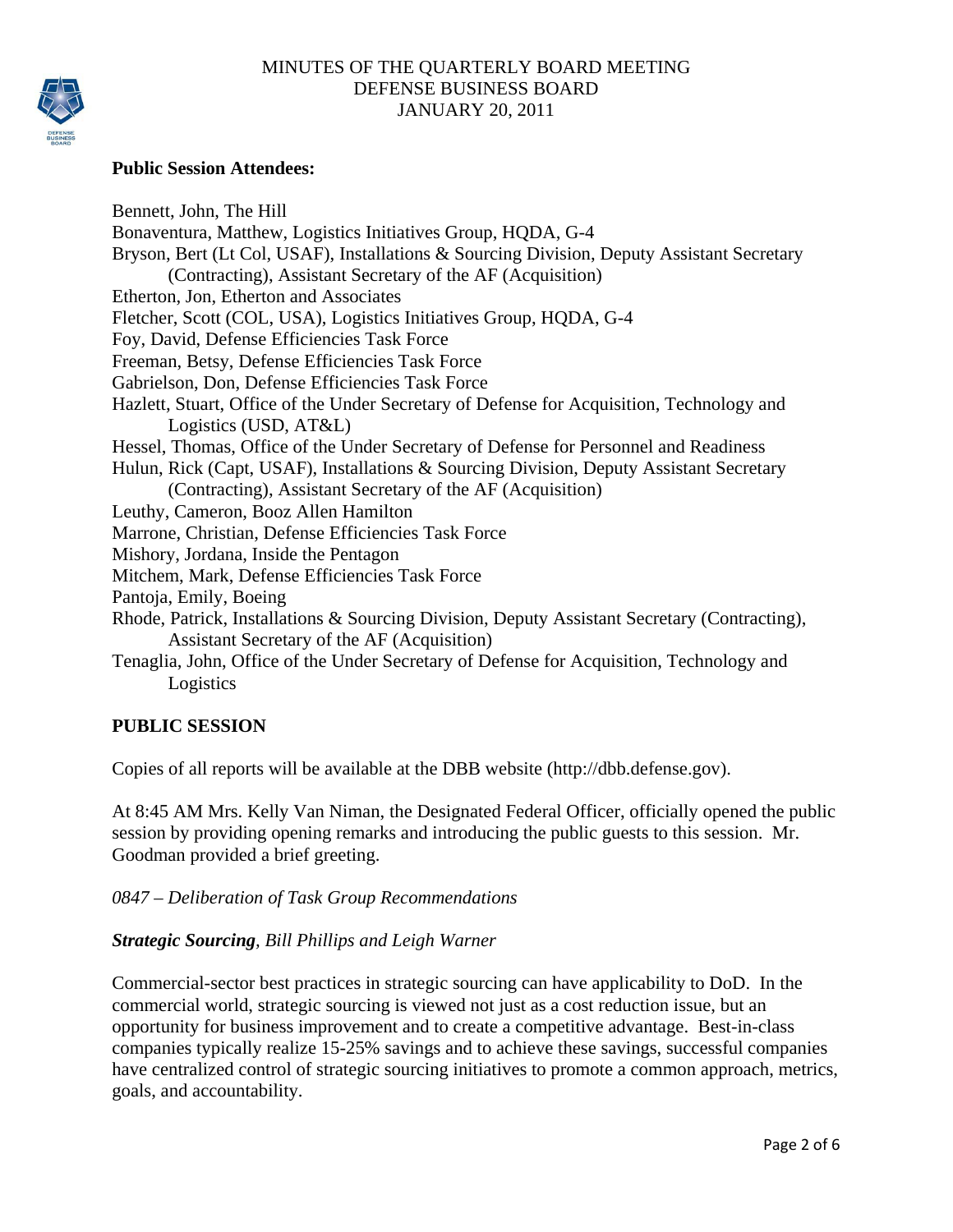

Similar savings can be created within the Department. DoD needs a new definition of strategic sourcing that addresses performance improvement, metrics-based decision making, continuous improvement and cost savings. Three options for implementation are provided with option one being the current approach that falls under the banner of better contracting. Option two involves taking existing activities and augmenting them beyond Acquisition Category (ACAT) programs and requiring better governance, much like DLA does for commodities in the Department. This option is recommended along with taking simultaneous steps to achieve a commercial model, option three, through tighter governance, accountability, and tighter control of acquisition processes to move closer to industry best practices over time and create a culture of savings.

Option two also includes the proposal for creating the Strategic Sourcing Coordination Office (SSCO). This office would report to USD(AT&L) and be responsible for putting together strategic sourcing goals and creating a strategic sourcing enterprise. Supporting the SSCO would be the Strategic Sourcing Governance Board (SSGB) that operates at a higher level than Strategic Sourcing Directors Board (SSDB). The SSGB would assess the current situation of skill sets and identify initiatives across Military Department's (MILDEP) so there are no redundancies. The SSDB would review individual MILDEP plans and make sure that they do not conflict.

Implementation could use the fiscal year 2012 planning process. The governance model needs to be established now. It would be a challenge to achieve this goal and lay the groundwork for an aligned system without it. This would be a multi-year process and is consistent with Secretary of Defense's (SD) efficiencies initiative.

The session was then opened for questions and comments. Discussion focused first on how this strategic sourcing initiative would help DoD's acquisition and supply chain. Strategic sourcing is not just a cost reduction process but a process to improve innovation. The sharing of best business practices will result in process and product innovation. During the discussion, the suggestion was made to include industry examples in a potential appendix, such as how IBM or FedEx started the strategic sourcing initiative in order to further prove the importance of strategic sourcing. Identifying these companies' results would also be beneficial. The GAO observer, Janet St. Laurent, stated that this presentation is consistent with what GAO has studied and what it has done. Other observations included that contracting among the Services needs to be continuous; metrics and the governance and operational structure are a challenge; continuous support, integration, and the sharing of lessons learned among the Services are important; some Services are further ahead than others; and lessons learned are not shared enough.

Mr. Goodman asked for a motion to vote and received a motion and a second. There were no abstentions and the Board Members approved the recommendations.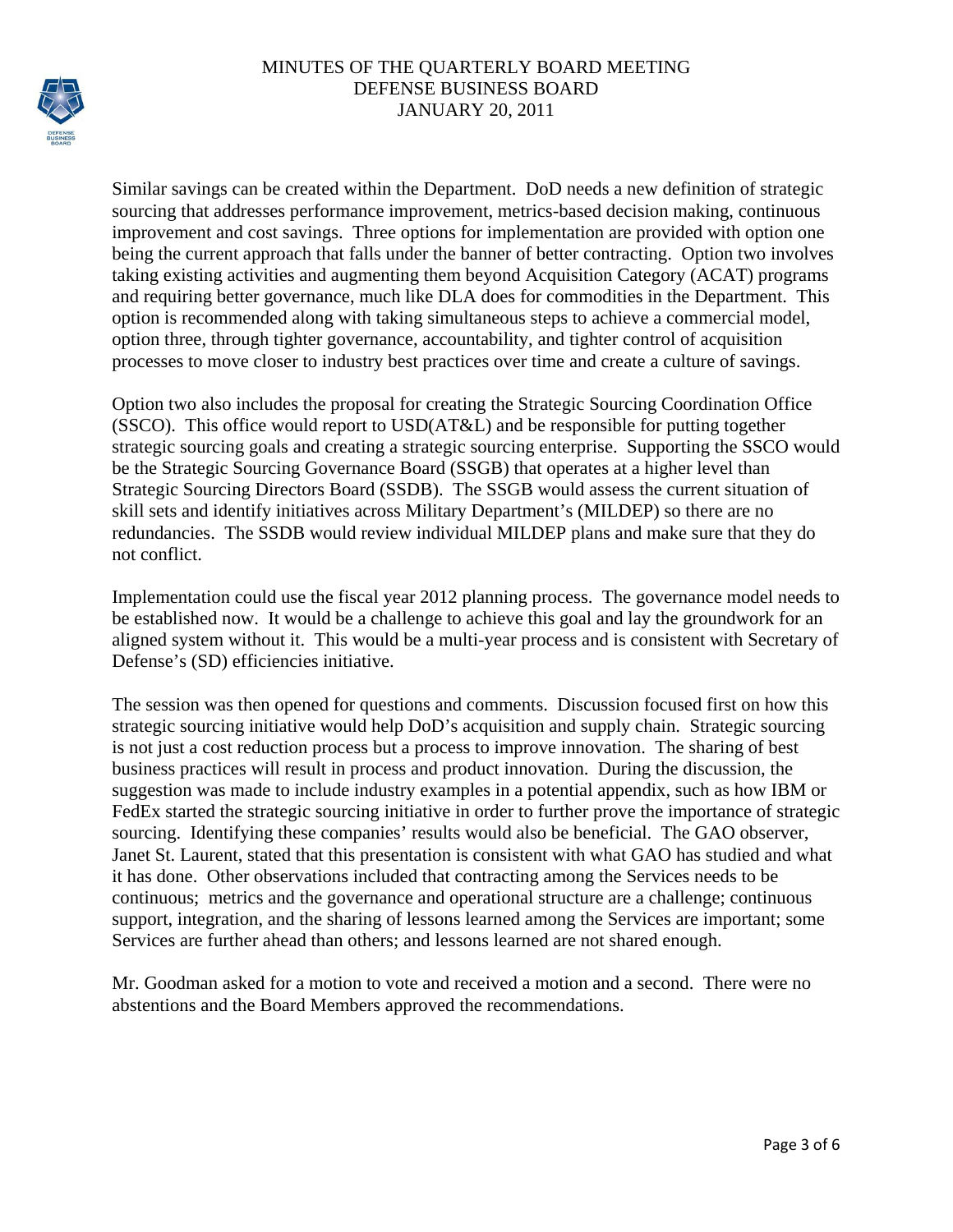

# *Culture of Savings – Implementing Behavior Change in DoD, Fernando Amandi*

Standing in the way of every DoD initiative is culture. DoD's culture must act as an enabler and create an environment that yields desired behaviors.

The study included a diagnostic of DoD, a definition of the future state of what we want DoD to look like in terms of business support missions, and a set of recommendations on how to begin the journey. DoD's previous efforts at transformation and private industry businesses that have changed their culture were examined along with speaking to members of OSD, MILDEPs, Combatant Commands, and others to enlist their feedback. The Secretary of Defense's efficiency initiative is an excellent first step to get the ball rolling, but more action is required to drive a culture of savings.

Change processes should be set up to achieve the right governance. Cultural change models are a continuous process and success in cultural change is based on implementation, leadership, and execution over time. Some tenets must be considered for a long-term effort: DoD cannot change without winning hearts and minds, fears need to be addressed, resistance forces need to be engaged and led, and driving forces must exceed resistance forces.

To support these tenets requires leadership and organization structure, incentives, and metrics. The division of labor between the SD and the Deputy Secretary of Defense (DSD) must be addressed. Does the DSD have the necessary time to act as Chief Management Officer (CMO) to drive and manage the day-to-day business of DoD? Can the CMO drive this daily in its current form? The DSD needs to assume a more intense role or designate a senior leader to monitor and integrate end-to-end processes.

In the past, programs and prototypes were started but they did not last – they faded away without expanding their effort due to lack of governance. Therefore, phase one of the journey includes a definition of where we are and where we want to be, a concept of leadership, launching of processes, planning, and a blueprint for how to do this. The CMO needs to be the cultural change leader and create a Change Management Program Office (CMPO) with subject matter experts (SMEs) brought in to consult. An initiative must be identified to achieve an early win and to drive behavioral change, such as further integrating support areas, redefining end-to-end functional processes, reducing costs, and increasing efficiency and accountability.

The second phase must not overwhelm the system while maintaining the level of readiness to support the warfighter. An incremental timeline is required and needed skill sets should be validated through personnel reviews. Tools should be used such as information modules and other academic institutions that support DoD, war game simulation, and score cards. Success should be celebrated visibly and often.

Returns on investment include enabling DoD leadership to focus on defense core missions, turbo charging business support capabilities, fostering closer interagency relationships, and deepening coalition relations. The status quo should always be challenged and a well-structured cultural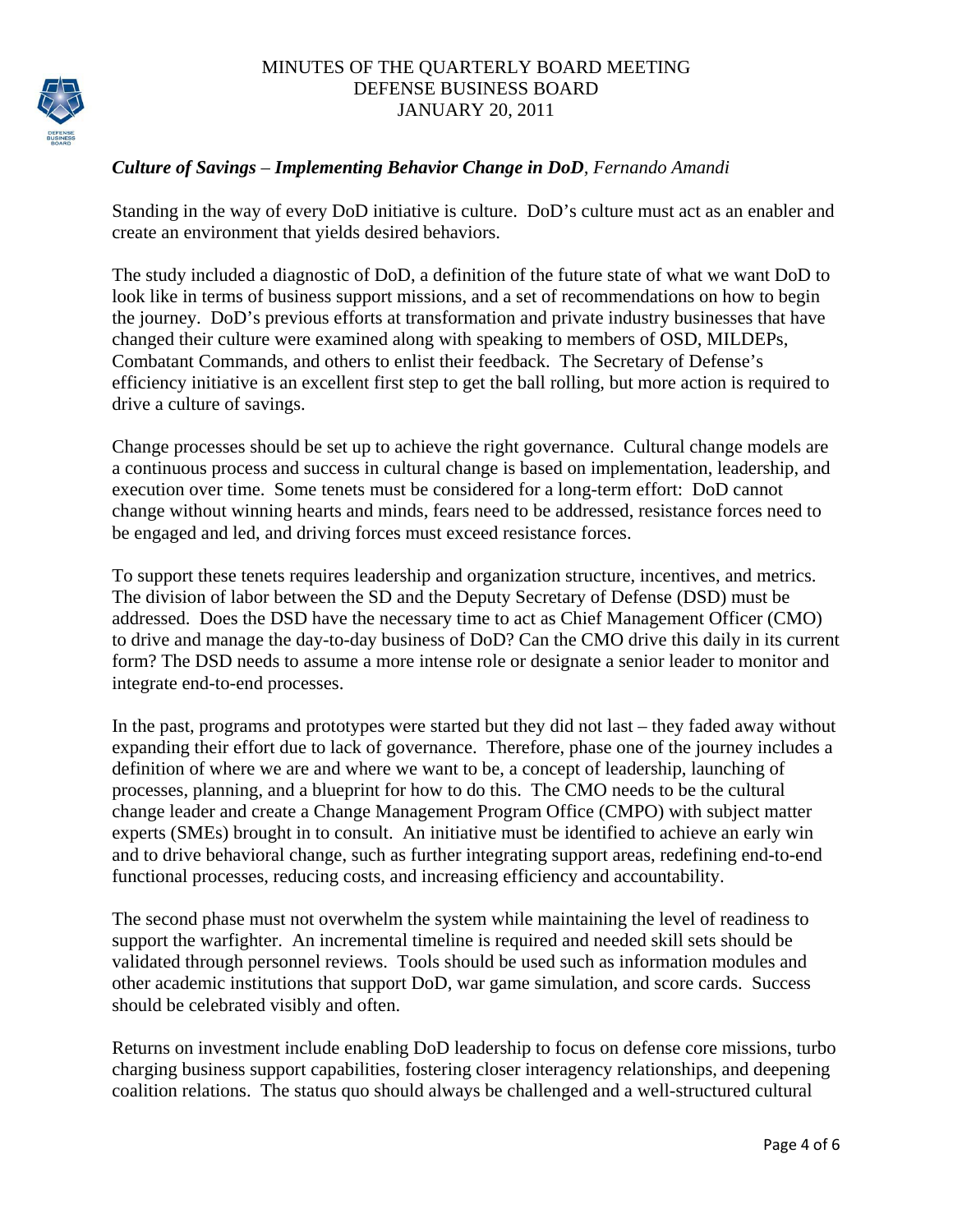

change process will facilitate, optimize, and support all efficiency initiatives in DoD, now and in the future.

The discussion following Mr. Amandi's presentation addressed several issues. A recommendation to add a sunset clause in the change management office was recommended since an organization should not have a group leading change forever. Its job will be to transfer knowledge so that the way people change is embedded. In addition, consideration of private sector successes was recommended.

Mr. Goodman asked for a motion to vote and received a motion and a second. There were no abstentions and the recommendations were approved.

## 1030 – **Task Group Updates**

#### *Assessing Global Logistics Management, Mr. Pierre Chao*

The Task Group has finished data gathering and interviews and is preparing its report. The Task Group believes it will be ready to report its findings and recommendations during the April 2011 meeting.

#### *Energy Acquisition, Mr. Denis Bovin and Mr. John O'Connor*

The Task Group informed the Board Members that this had been a previous task group and provided background on that effort. Mr. Bovin stated that if DoD had hedged, DoD would have saved in the billions of dollars. The Task Group will examine if anything has changed, if business practices in private sector have changed, and if new recommendations should be put forward. To date, information has been gathered from several companies to examine best practices on hedging and managing predictability as well as price.

#### *Military Retirement – Alternative Plans, Mr. Richard Spencer*

The Task Group informed the Board Members about its terms of reference. It noted the broad consensus about the capability and the quality of our military force. The question was how to maintain a fiscally sustainable retirement system and not lose capability or quantity. The Task Group believes that it will be ready to brief findings and recommendations during the April or July Board Meeting.

#### *Skill-Sets for Program Managers, Mr. Joe Wright*

The Task Group is analyzing how to select, train, and oversee program managers on the military side. These program managers need to know how to manage multibillion dollar projects and understand the business side of operations.

## **ADJOURNMENT**

Mr. Goodman adjourned the DBB's January 20, 2010 public session at 10:40 AM.